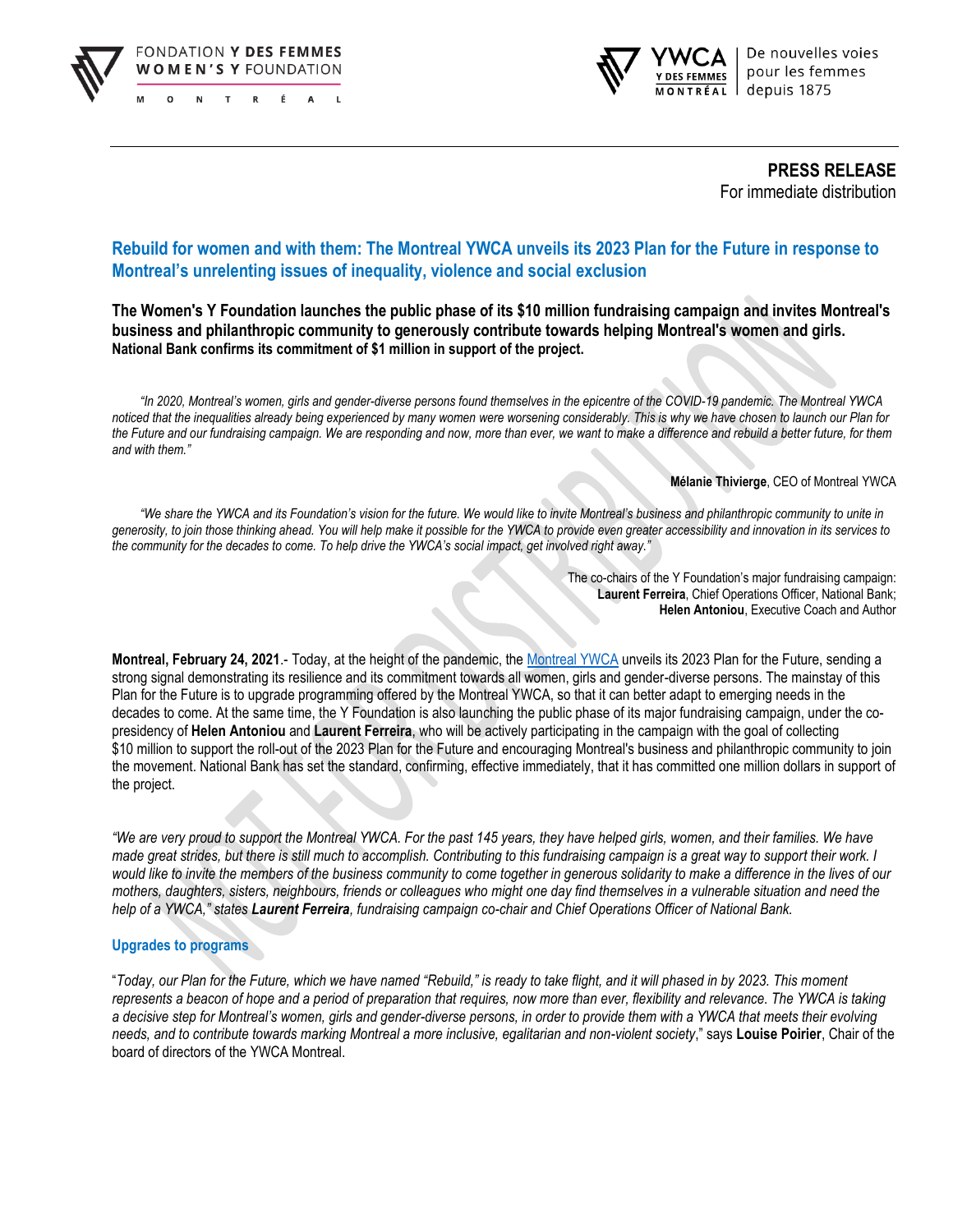



In conjunction with its current activities, the Montreal YWCA is preparing a new set of services for its 2023 Plan for the Future, which will include:

- **A transformed transitional residence** where everything will be put in place to provide women, their children or caregivers the time they need get re-established. This residence will be able to house almost twice as many women (± 60 units), including family units, and will provide psychosocial support 24-7. Beside the residence, the YWCA will build more than thirty (30) permanent units for low-income or middle-income women.
- **An updated "Passport to employment"**: Everything needed for women wishing to return to work, change careers or improve their professional situation, regardless of their current employment status. Multi-platform employability services with longer service hours directed at more lucrative future job sectors and offering one-on-one, customized support.
- **An all-new "360 support hub"** where women, girls and gender-diverse persons can meet resource personnel and benefit from drop-in, counselling and referral services for all key aspects of their life: work, health, sexuality, violence, relationships, legal help, etc.

*"Now, more than ever, we have to upgrade our services, because many Montreal women and girls are experiencing situations of vulnerability that have worsened because of the pandemic. We need to think of low-income, older, single-parent women, women who are caregivers, immigrants, black, racialized, indigenous or in a violent or itinerant situation,"* states **Isabelle Lajeunesse**, Executive Director of the Women's Y Foundation*. "It is through all the elements of the 2023 Plan for the Future that the Montreal YWCA hopes to break the cycle of inequality faced by women and improve their participation in society, allowing them to do so at their fullest potential. From this perspective, the Foundation is a key ally in ensuring the financial support and visibility of the organization."*

## **Fundraising campaign: An urgent appeal to the Montreal business community**

To allow the YWCA to make upgrades to its programs, the organization needs to raise approximately **10 million dollars.** The Women's Y Foundation is launching its major fundraising campaign to mobilize all Montreal stakeholders, and has appealed to public figures from the business world who have generously decided to act as campaign co-chairs.

*"We believe that the future of Montreal, its population, its businesses, is founded on a society that is equitable with respect to diversity and inclusion, making it an example to cities around the world. This is why it is essential to support the YWCA's Plan for the Future,"* states **Helen Antoniou**, executive coach, author, and fundraising campaign co-chair. *"We would like to invite you to generously contribute towards this major fundraising campaign, to provide the YWCA with the means to transform the future of Montreal's women and girls."*

# **Destination: A Montreal district undergoing a complete revitalization**

The result of a long thought process, and supported by the Montreal YWCA and its Foundation's boards of directors, this major future project also has the full support of the City of Montreal and the provincial and federal governments. It will come to life in the same district where the YWCA first came to be: Ville-Marie. In 2023, the Montreal YWCA's activities will roll out in a district currently undergoing a complete revitalization, an area that is inclusive and diverse, with a density at a human scale, and that promotes interaction. It will be integrated into a responsible construction project that shares the same values: Esplanade Cartier, a PRÉVEL project, located at the foot of the Jacques-Cartier bridge. This bright, open, welcoming new space will be distributed through two buildings; one will be residential, and the other will house all programs and services.

"For several years now, Prével has been actively contributing towards the creation of inclusive environments that promote human interactions. Prével's consistent collaboration with different community organizations is at the heart of our activities. The social, cultural and demographic diversity is integral to the values we hold dear, and in this regard, it is an honour for us to house the YWCA at the heart of the Esplanade Cartier; an organization that pursues a mission that is essential to our community and to the women of Montreal," says **Laurence Vincent**, Prével's president.